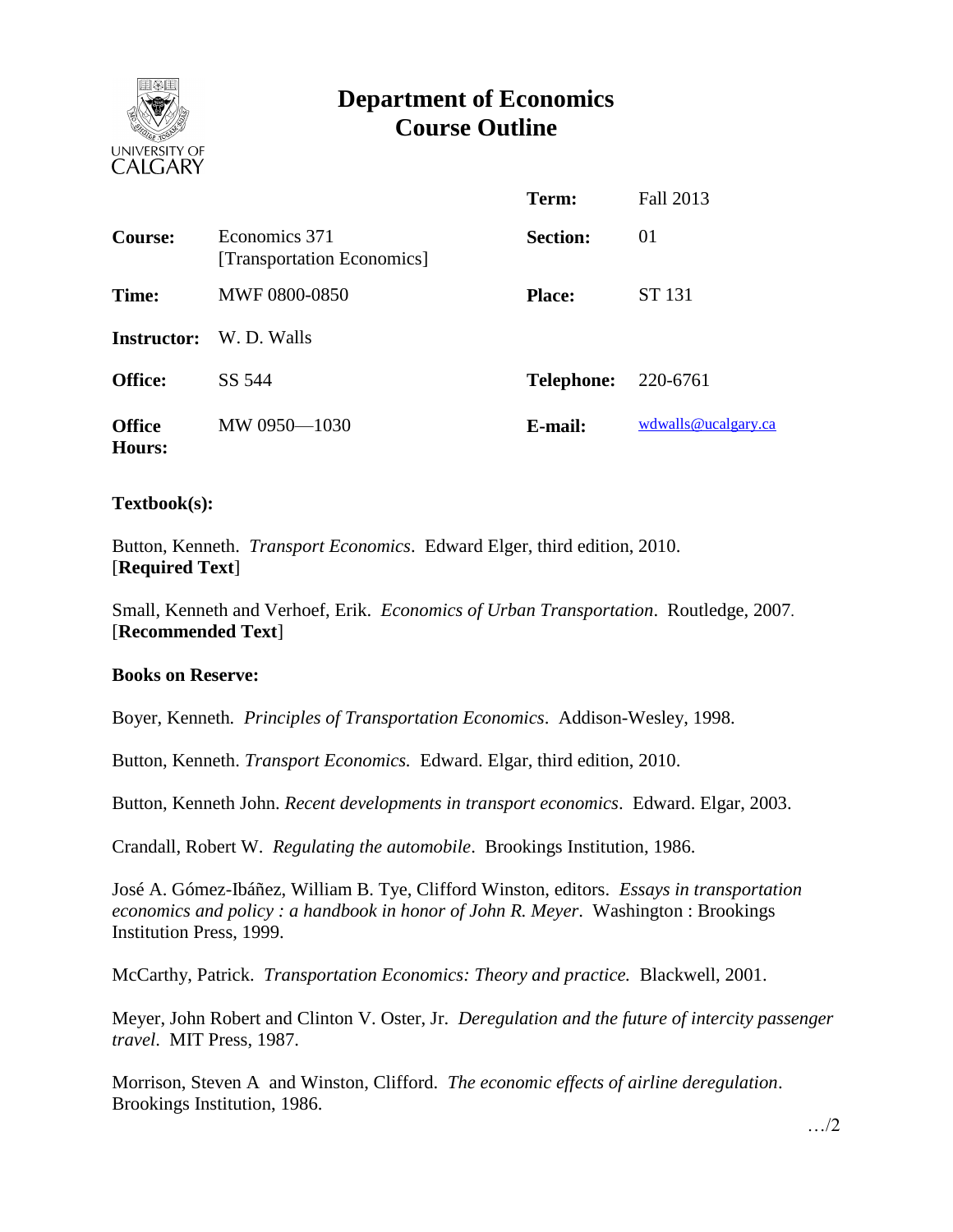Morrison, Steven A and Winston, Clifford. *The Evolution of the Airline Industry.* Brookings Institution, 1995.

Oum, Tae, and J. Dodgson, D. Hensher, S. Morrison, C. Nash, K. Small,and W.G. Waters, editors. *Transport Economics: Selected Readings*. Harwood Academic Publishers, 1997.

Small, Kenneth and Verhoef, Erik. *Economics of Urban Transportation*. Routledge, 2007.

Small, Kenneth, and C. Winston and C. Evans. *Road Work*. Brookings Institution Press, 1989.

Thompson, Elaine. *Cold temperature asphalt pavement cracking in Canada : compendium*. Polyscience Publications, 2001.

Winston, Clifford. *Alternate route: Toward efficient urban transportation*. Brookings Institution Press, 1998.

Winston, C., and T Corsi, C. Grimm and C. Evans. *Surface Freight Deregulation*. Brookings Institution Press, 1990.

## **Course Outline:**

The objective of this course is to use the tools of microeconomic analysis to understand transportation markets. Course content will focus on (but is not limited to) the demand for transport, analysis of direct and external costs, pricing and investment, competition and regulation. Within this framework, we will examine urban and intercity transportation, passenger and freight transportation, domestic and international transport markets, and the various modes of transportation.

This course covers a lot of material that some students in past years have found difficult. The lectures will be much easier to follow if at least some attempt is made to preview the material in the textbook and on the course web page before it is covered in class. The course web page will be available through the Blackboard web portal.

## **Grade Determination and Final Examination Details:**

| Component            | Weight |  |  |
|----------------------|--------|--|--|
| 3 Quizzes @ 15% each | 45%    |  |  |
| Term Paper           | 25%    |  |  |
| Final Exam           | 30%    |  |  |

If a letter grade is applied to assignments or examinations, the equivalent percent grade is the mid-point value for the corresponding range. The overall numerical score will be rounded off the nearest whole number. The letter grade/percent grade equivalences will be: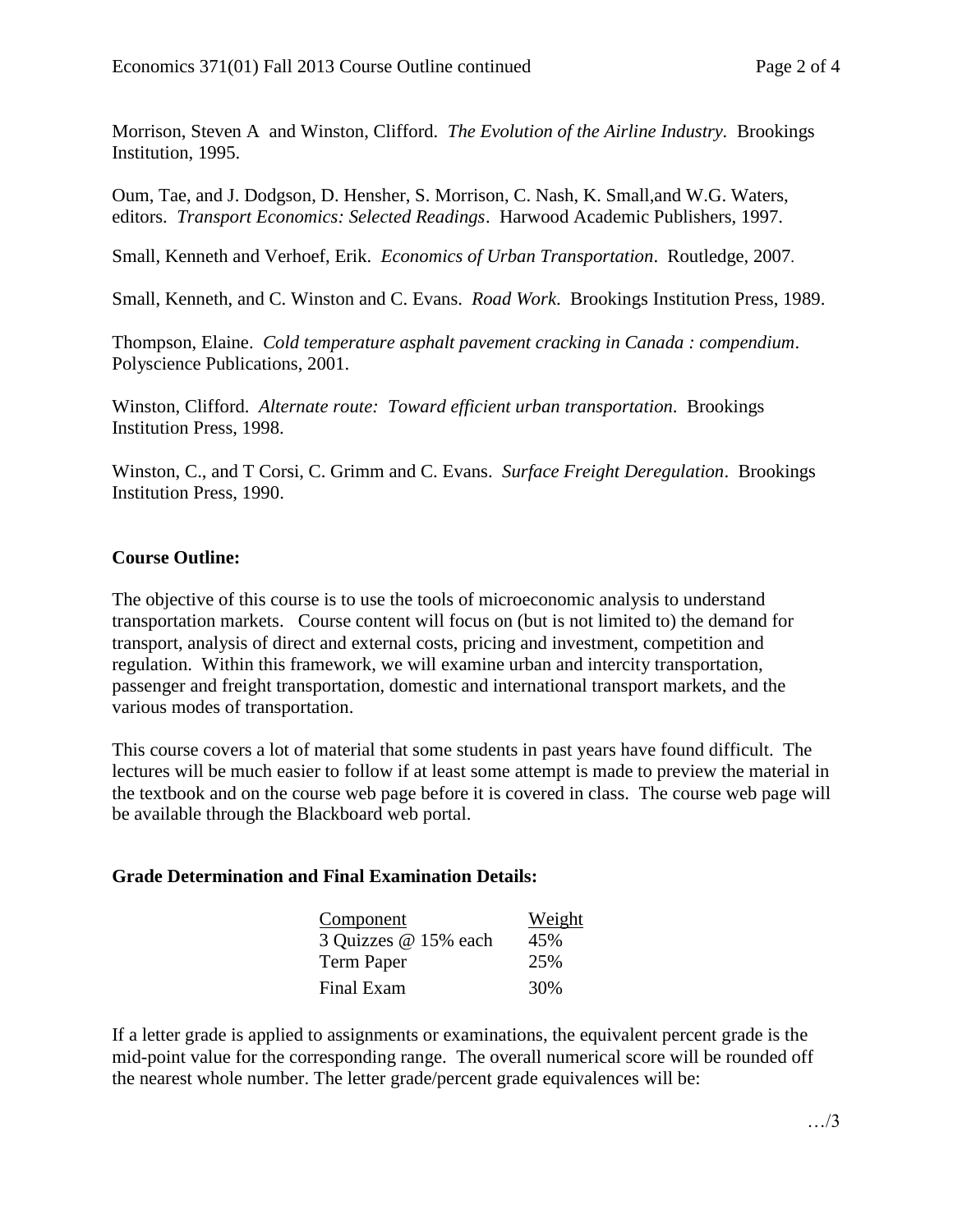| $A+$  | $99 - 100$ | $\mathbf{B}$ | $82 - 87$ | $\mathbb{C}$ | $70 - 71$ |
|-------|------------|--------------|-----------|--------------|-----------|
| A     | $92 - 98$  | $B-$         | $80 - 81$ | $D+$         | $60 - 65$ |
| $A$ - | $90 - 91$  | $($ +        | $78 - 79$ | $\mathbf{D}$ | $50 - 64$ |
| $B+$  | 88 – 89    | $\mathbf{C}$ | $72 - 77$ | F.           | $0 - 49$  |

A passing grade on any particular component of the course is not required for a student to pass the course as a whole.

Non-programmable calculators WILL be allowed during the writing of tests or final examinations.

There will be a Registrar-scheduled final examination, lasting 2 hours, to be held in a classroom.

Students' Union Vice-President Academic: Emily Macphail Phone: 403-220-3911 E-mail [suvpaca@ucalgary.ca](mailto:subpaca@ucalgary.ca)

Students' Union Faculty Representative (Arts)

Phone: 403-220-3913Office: MSC 251

E-mail [arts1@su.ucalgary.ca](mailto:arts1@su.ucalgary.ca) [arts2@su.ucalgary.ca,](mailto:arts2@su.ucalgary.ca) [arts3@su.ucalgary.ca,](mailto:arts3@su.ucalgary.ca) [arts4@su.ucalgary.ca](mailto:arts4@su.ucalgary.ca)

Society of Undergraduates in Economics (S.U.E.): [www.ucalgary.ca/sue](http://www.fp.ucalgary.ca/econ)

Society of Undergraduates in Economics is a student run organization whose main purpose is to assist undergraduate economics students succeed both academically and socially at the University of Calgary. Services include access to the exam bank, career partnerships with the Career Centre through hosting industry nights and information sessions, recognizing achievements in teaching, and organizing social events for members. They invite you to join by contacting [sue@ucalgary.ca.](mailto:sue@ucalgary.ca)

### *Faculty of Arts Program Advising and Student Information Resources*

- Have a question, but not sure where to start? The Faculty of Arts Program Information Centre (PIC) is your information resource for everything in Arts! Drop in at SS102, call them at 403-220-3580 or email them at [artsads@ucalgary.ca.](mailto:artsads@ucalgary.ca) You can also visit the Faculty of Arts website at<http://arts.ucalgary.ca/undergraduate> which has detailed information on common academic concerns.
- For program planning and advice, contact the Student Success Centre (formerly the Undergraduate programs Office) at 403-220-5881 or visit them on the 3<sup>rd</sup> Floor of the Taylor Family Digital Library.